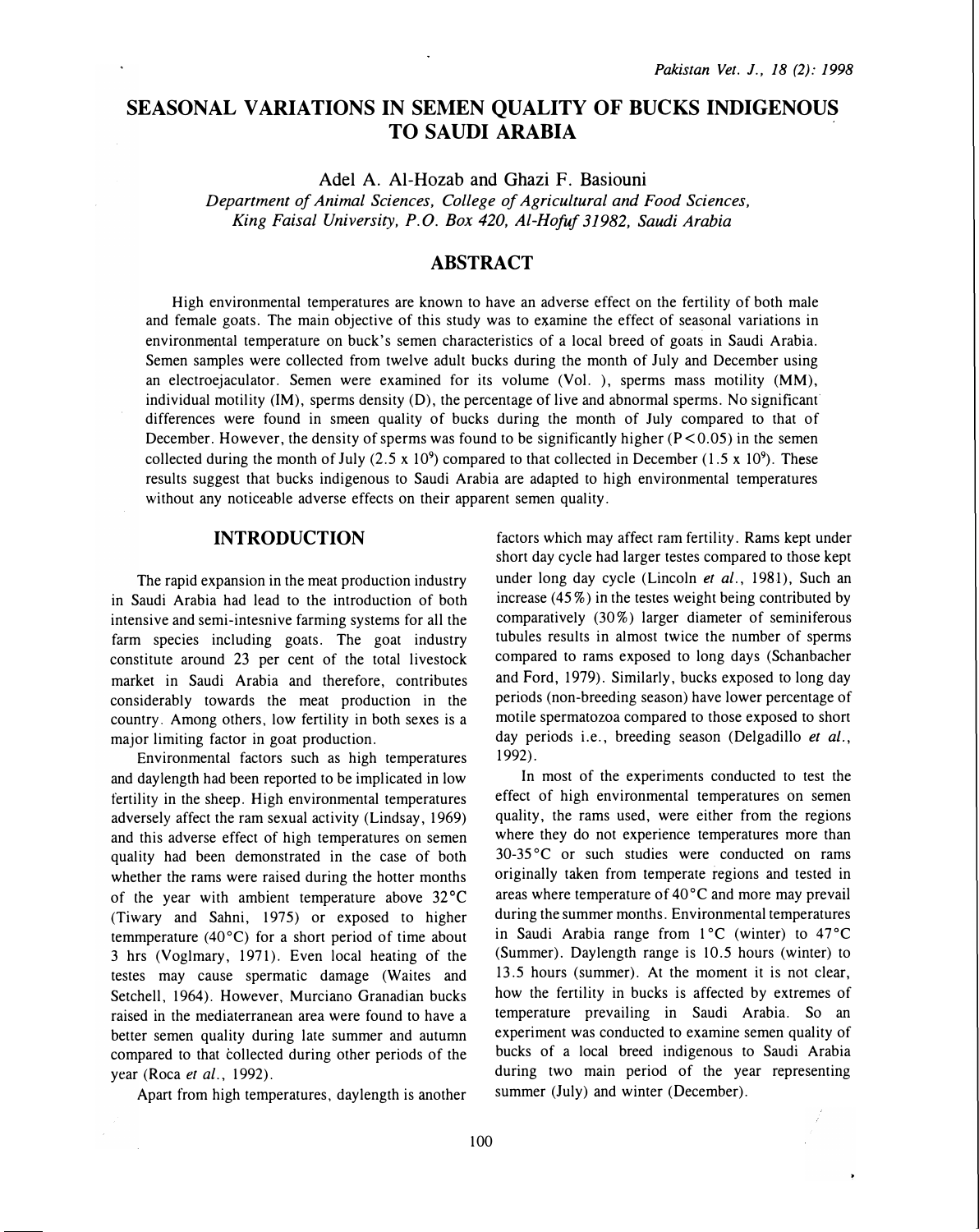Throughout the experiment, twelve adult local bucks indigenous to Saudi Arabia aged two years were housed under conditions of natural daylength and temperature, and fed concentrates and hay with free access to water. Semen was collected from bucks using an electroejaculator (Western Instrument Company, Denver, Colorado, U.S.A) during July and December. The volume of each ejaculate was recorded using a graduated test tube. Sperm density was then evaluated in a haemocytometer after diluting an aliquote of semen with normal saline  $(1:400$  diluting rate). Mass motility (MM), percentage and individual motility (IM) were assessed at a scale of 0-5 under the microscope as described by Evans and Maxwell (1987), whereas nigrosin-eosin staining technique was used to calculate the percentage of live and dead sperms as described by Hancock (1951). The percentage of abnormal sperms (tailless, enlarged head, small head, coiled tail, tapered head, broken at neck, broken at midpiece and abnormal acrosomes) was also determined.

The maximum and minimum temperature during the month of July were 47°C and 26.4°C whereas during the month of December these were 31.2°C and 0.8°C, respectively. The maximum relative humidity during July and December were 38 and 99 per cent, respectively. The maximum daylength during July and December was 13.5 and 10.5 hours, respectively.

Analysis of variance (SAS, 1985) was used to examine the effect of month on different parameters used to determine the semen quality.

#### RESULTS

Statistical analysis on different parameters tested in this study showed that no significant differences were found in the ejaculate volume, ma�s motility, individual motility, the percentage of live and abnormal sperms between July and December (Table 1). However, significant differences  $(P < 0.05)$  was observed in the density of sperms in samples taken during the month of July (2.5 x  $10^9 \pm 0.28$ ) compared to that taken during the month of December (1.5 x  $10^9 \pm 0.20$ ) (Table 1).

# DISCUSSION

The absence of any significant differences in the ejaculate volume, mass motility, individual motility percentage and the percentage of live or abnormal sperms in the semen collected from the bucks during the summer (July) compared to that collected during the winter (December) indicates that local bucks are well adapted to the extremes of the local environment and the extreme environment does not result in any noticeable apparent deterioration in semen characteristics. This breed, in general, is well known for its ability to survive with little protection from the enviornment. Nevertheless, the significant increase observed in sperm density in the semen of bucks collected during July compared to that of December is not only consistent with some previous findings observed for Awassi rams (Juma and Dessouky, 1969) but also indicates that enviornment may affect some of the semen characteristics . Similar results have also been reported in the case of Najdi rams of Saudi Arabia in which sperm concentration was found to increase as summer approaches and then decline to low values as winter progress (October, November, December) (Galil et al., 1984). In Billy goats, sperm concentrations were highest in the spring and early summer  $(7 \times 10^9)$ spermatozoa/mL) compared to those in winter  $(4 \times 10^9)$ spermtozoa/mL) (Corteel, 1977). One possible explanation for such an increase in sperm concentrations may be the hormonal support received by the testes during this time of the year as a result of seasonal changes in daylight length. In the ram, both the content and concentrations of the pituitary

Table 1: Mean $\pm$ SE of bucks semen characteristics during the month of July and December

| Characteristics            | July              | December           |
|----------------------------|-------------------|--------------------|
| Volume of semen (mL)       | $0.71 \pm 0.08a$  | $0.75 + 0.12a$     |
| Mass motility (MM)         | $4.50 \pm 0.14a$  | $4.90 \pm 0.10a$   |
| % individual motility (IM) | 63.80 $\pm$ 2.23a | $60.00 \pm 2.02 a$ |
| Density $(X10^9)$          | $2.50 \pm 0.28a$  | $1.50 \pm 0.20$    |
| % live sperm               | 56.30 $\pm$ 5.18a | 58.80 $\pm$ 2.83a  |
| % abnormal sperms          | $5.70 \pm 1.31a$  | $3.60 + 0.73a$     |

Mean values within the same row with different values are significantly different  $(P < 0.05)$